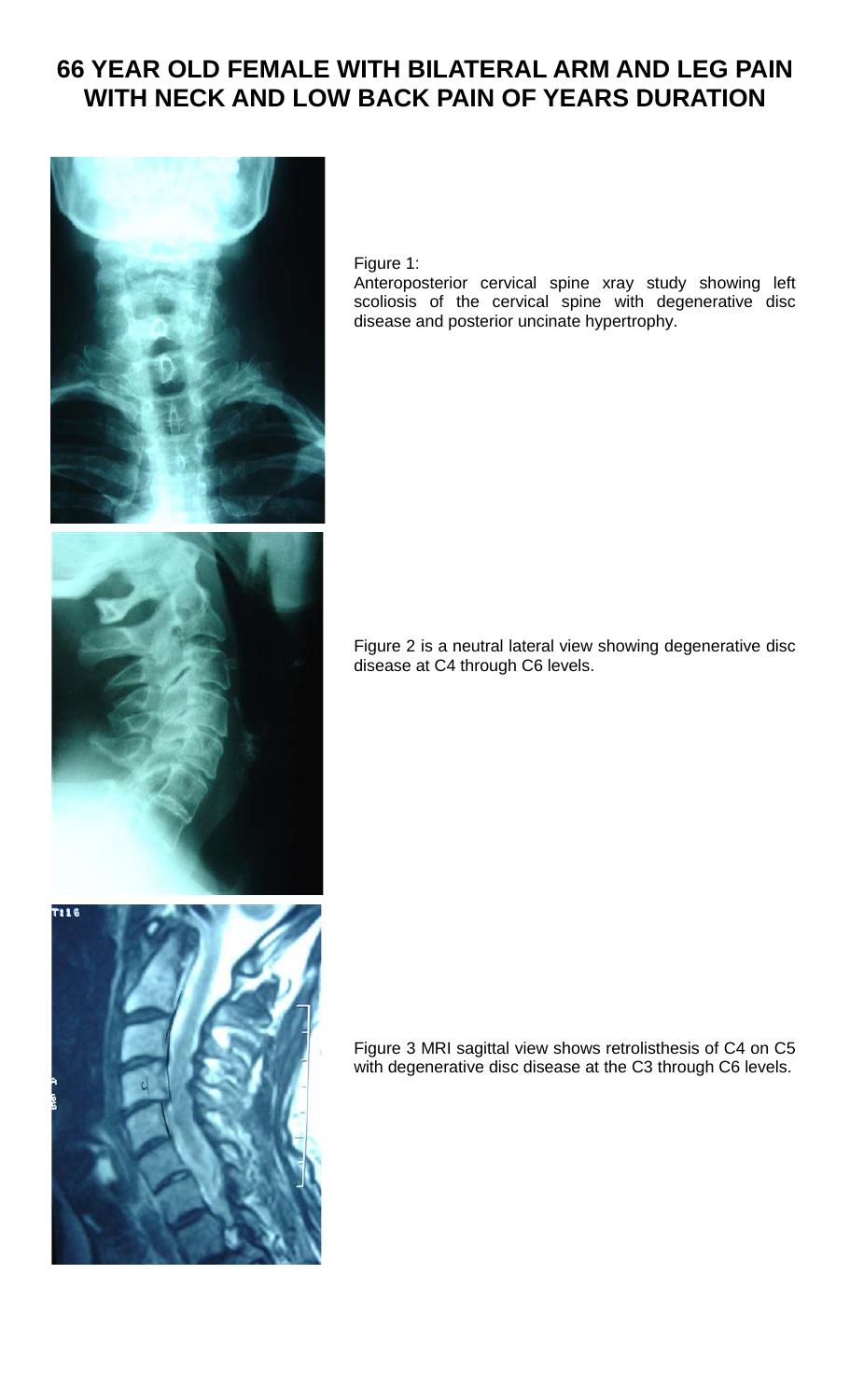

Figure 4 is a sagittal view showing disc protrusions at the C3,4,5, levels and spondylolisthesis of 6 on C7.



Figure 5 is an axial view showing broad based bulging of the C3-4 disc, not contacting the spinal cord and no myelomalacia of the cord is noted.



Figure 6 is an axial view at the C4-5 level showing a central disc protrusion with a high intensity zone. The disc does contact the spinal cord.



Figure 7 is the oblique view to demonstrate the extreme foraminal stenosis at the C4 through C6 levels.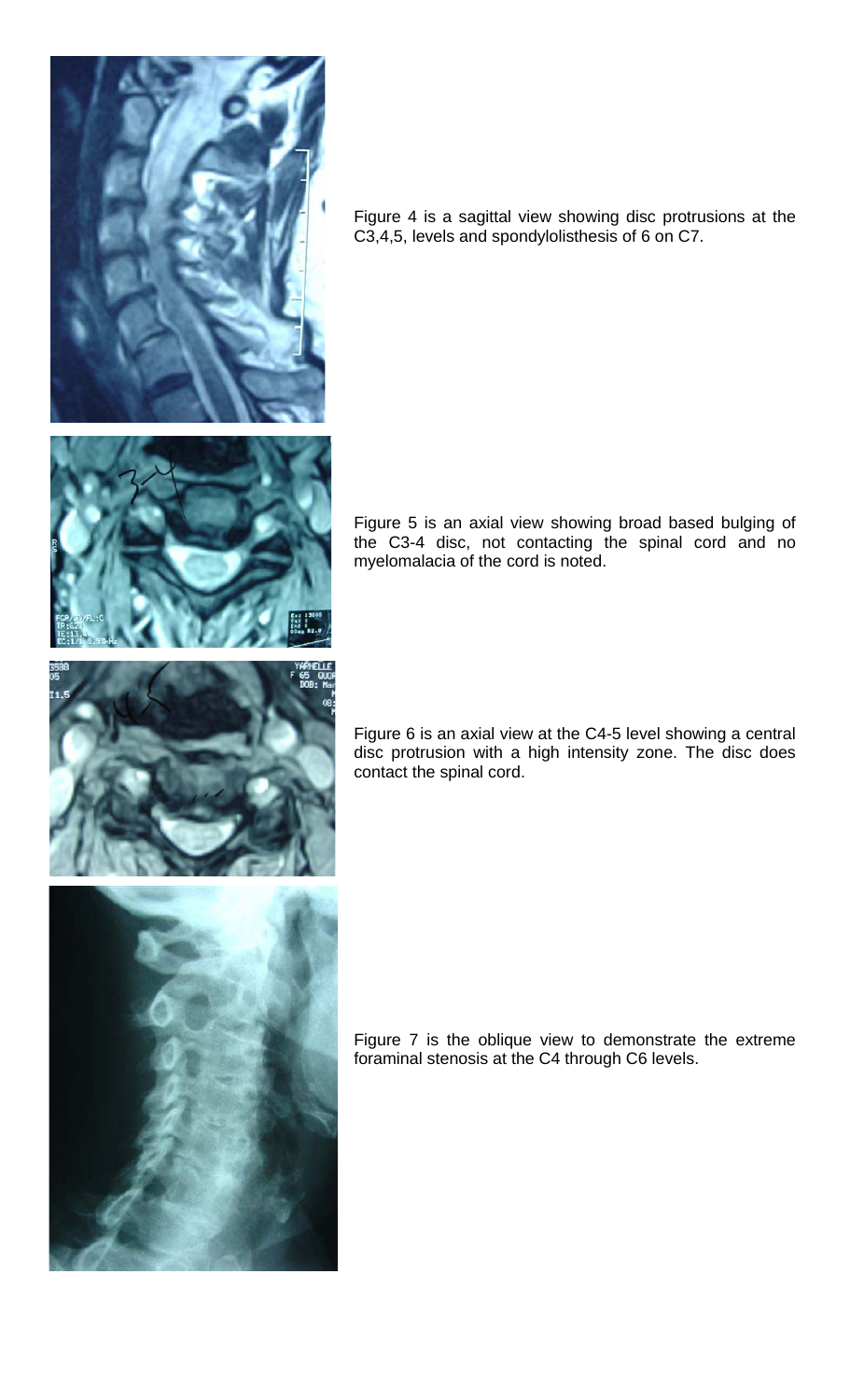

Figure 8 shows disc protrusion at the L3 and L4 levels with degenerative spondylolisthesis of L3 on L4.



Figure 9 is an axial view of the L3-4 level showing bilateral facet arthropathy with ligamentum flavum hypertrophy. Note the cauda equina compression by these degenerative changes.



Figure 10 shows the facet arthropathy and ligamentum flavum hypertrophy at the L4-5 levels creating stenosis of the cauda equina.

This is a very difficult case to manage and is co-managed with epidural steroid injections and Cox decompression adjusting for attainment of 50 to 60% relief of this woman's pain. She is never without pain. She did not respond to decompression manipulation nor to epidural steroid injections when given singularly. However, combining the steroid injections with decompression manipulation of the cervical spine with the cervical long y axis decompression and lumbar spine long y axis decompression adjusting of the lumbar spine achieves relief that gives this 66 year old female ample relief to carry on her activities of daily living with satisfaction. Protocol I is the only manipulation given. She performs cervical and lumbar spine exercises and is taught via back wellness school the ergonomics to prevent or reduce spine pain.

She is also followed by a neurosurgeon I work with. He does not want to perform surgery due to the multilevel decompression needed in both the cervical and lumbar spines. No motor weakness is found of the extremities. No long tract signs are present. She is constantly monitored for